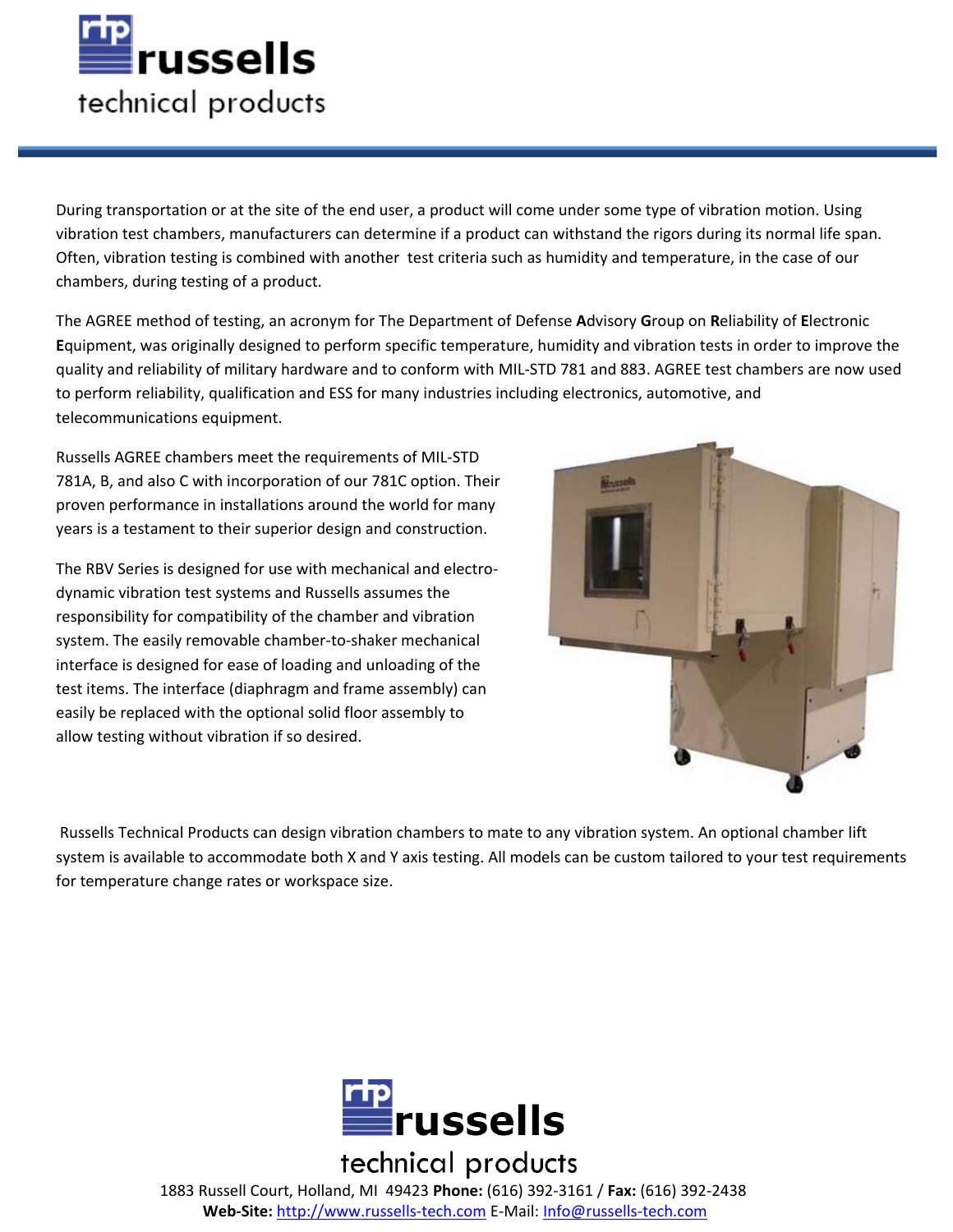

| Model No.            | <b>Dimensions</b> |              |            |                 |             |            |                  |              |            | Multi pane                 |
|----------------------|-------------------|--------------|------------|-----------------|-------------|------------|------------------|--------------|------------|----------------------------|
| Series Cu. F1.       | Workspace         |              |            | <b>Exterior</b> |             |            | <b>Machinery</b> |              |            | <b>Window</b>              |
|                      | W                 | D            | H          | W               | D           | H          | W                | D            | H          |                            |
| <b>RBV</b><br>$-14-$ | $28^\circ$        | $28^\circ$   | $30^\circ$ | $40^{\circ}$    | 58°         | $80^\circ$ | 62°              | $42^{\circ}$ | $83^\circ$ | $20^\circ \times 20^\circ$ |
| $-32-$<br><b>RBV</b> | $40^{\circ}$      | $40^{\circ}$ | $38^\circ$ | $52^\circ$      | $72^\circ$  | $86^\circ$ | 62°              | $42^{\circ}$ | $83^\circ$ | $20^\circ \times 20^\circ$ |
| $-42-$<br><b>RBV</b> | $54^\circ$        | $38^\circ$   | $36^\circ$ | $66^\circ$      | 76°         | 86°        | $76^\circ$       | $42^{\circ}$ | $83^\circ$ | $24^\circ \times 24^\circ$ |
| $-61-$<br><b>RBV</b> | $54^\circ$        | $54^\circ$   | $36^\circ$ | $66^\circ$      | $92^\circ$  | $86^\circ$ | $76^\circ$       | $42^{\circ}$ | $83^\circ$ | $24^\circ \times 24^\circ$ |
| <b>RBV</b><br>$-81-$ | $54^\circ$        | $54^\circ$   | $48^\circ$ | $66^\circ$      | 92°         | 98°        | $76^\circ$       | $42^{\circ}$ | $83^\circ$ | $24^\circ \times 24^\circ$ |
| RBV -108-            | $72^{\circ}$      | $54^\circ$   | $48^\circ$ | $84^\circ$      | 92°         | $98^\circ$ | $76^\circ$       | $42^{\circ}$ | $83^\circ$ | $24^\circ \times 24^\circ$ |
| RBV -117-            | $78^\circ$        | $54^\circ$   | $48^\circ$ | $90^\circ$      | $92^\circ$  | 98°        | $76^\circ$       | $42^{\circ}$ | $83^\circ$ | $24^\circ \times 24^\circ$ |
| RBV -144-            | $72^{\circ}$      | $72^\circ$   | $48^\circ$ | $84^\circ$      | $110^\circ$ | $98^\circ$ | $76^\circ$       | $42^{\circ}$ | $83^\circ$ | $24^\circ \times 24^\circ$ |

### **Chamber Performance:**

Temperature Ranges: -100 degree F to + 350 degree F (-73 degree C to + 177 degree C)

Temperature Change Rates:(Average) 9 degree F (5 degree C) per minute \*18 degree F (10 degreeC) per minute \*27 degree F (15 degree C) per minute \*36 degree F (20 degreeC) per minute

\*not all models

Humidity Range: (optional) 10% to 95% within the bounds of a 40F (4C) minimum dewpoint and a 185F (85C) maximum dry bulb.



technical products 1883 Russell Court, Holland, MI 49423 **Phone:** (616) 392‐3161 / **Fax:** (616) 392‐2438 **Web‐Site:** http://www.russells‐tech.com E‐Mail: Info@russells‐tech.com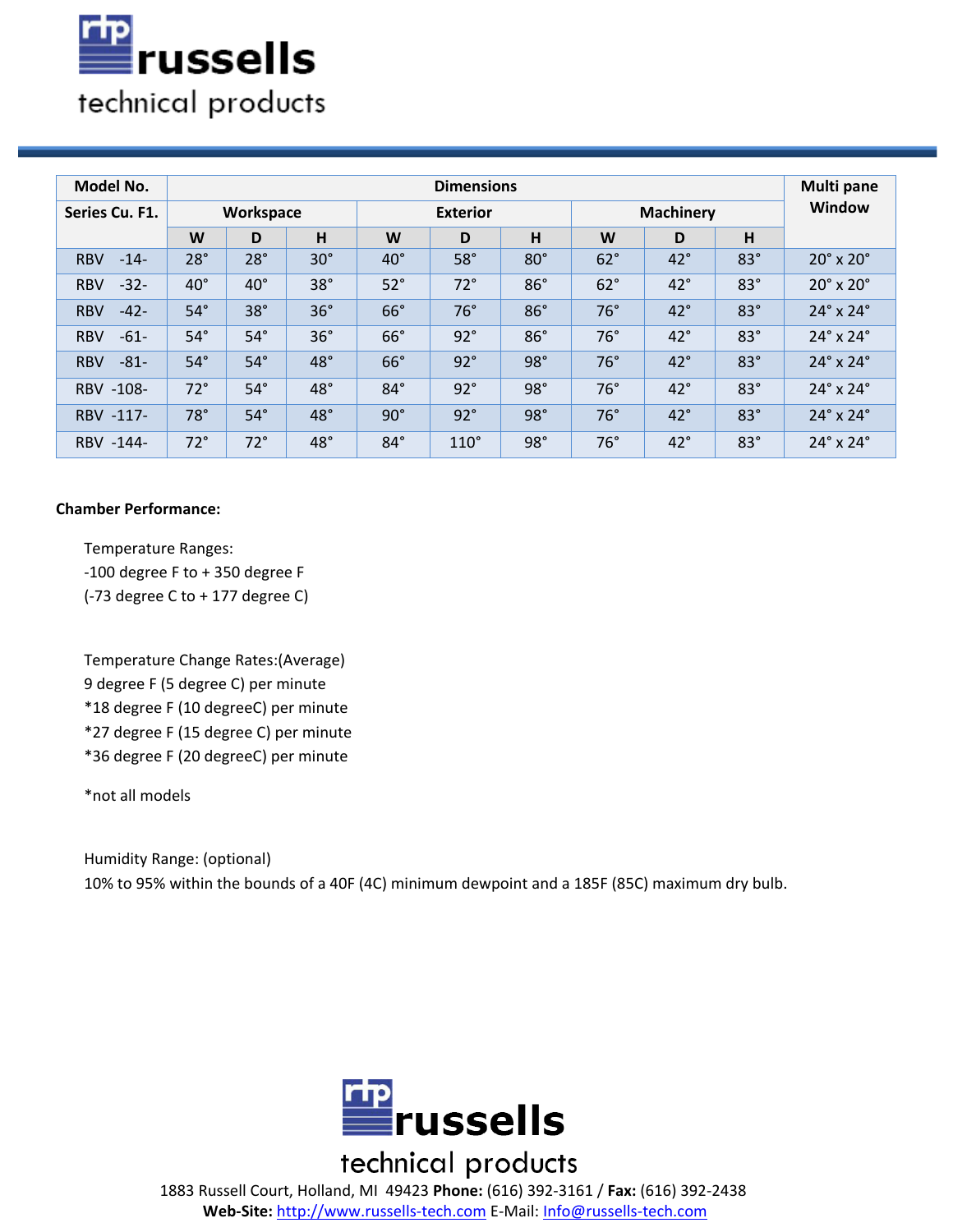



#### **Standard Chamber Features:**

#### **Cabinet**

- o Brushed 304 series stainless steel liner which is heliarc welded and dye checked.
- o Insulated 25K factor.
- o Welded steel frame.
- o Removable service panels with Quick Opening fasteners.
- o Silicone diaphragm frame gaskets.
- o Two dual silicone door gaskets.

#### **Electrical**

- o All wiring to NEC standards. Insulated 25K factor.
- o 120 colt control circuit transformer.
- o Fully enclosed electrical panel.
- o All components fused.
- o System function switches.
- o All wiring identified.
- o Adjustable high heat limiter.
- o Redundant master heat contactor.
- o Heater switching by mercury or solid state contactor(s)
- o Heater protection via circulator/heater interlock.

#### **Instrumentation**

- o Microprocessor program controller.
- o High limit temperature safety switch.
- o Hide mount or free standing remote instrument console.
- o Microprocessor based recorder. Silicone diaphragm frame gaskets.

### **Refrigeration**

- o Ozone friendly cascade refrigeration system.
- o Energy-saving full range cycling with refrigeration by pass system.
- o Low stage de super heater.
- o Pressure limit switches. System function switches.
- o Relief valves.
- o Automatic water valve.
- o ASME certified expansion tank and condenser.
- o Low stage oil separator.
- o Joints sil-fosed or silver soldered.
- o Stainless steel condensate pans.



# technical products

1883 Russell Court, Holland, MI 49423 **Phone:** (616) 392‐3161 / **Fax:** (616) 392‐2438 **Web‐Site:** http://www.russells‐tech.com E‐Mail: Info@russells‐tech.com